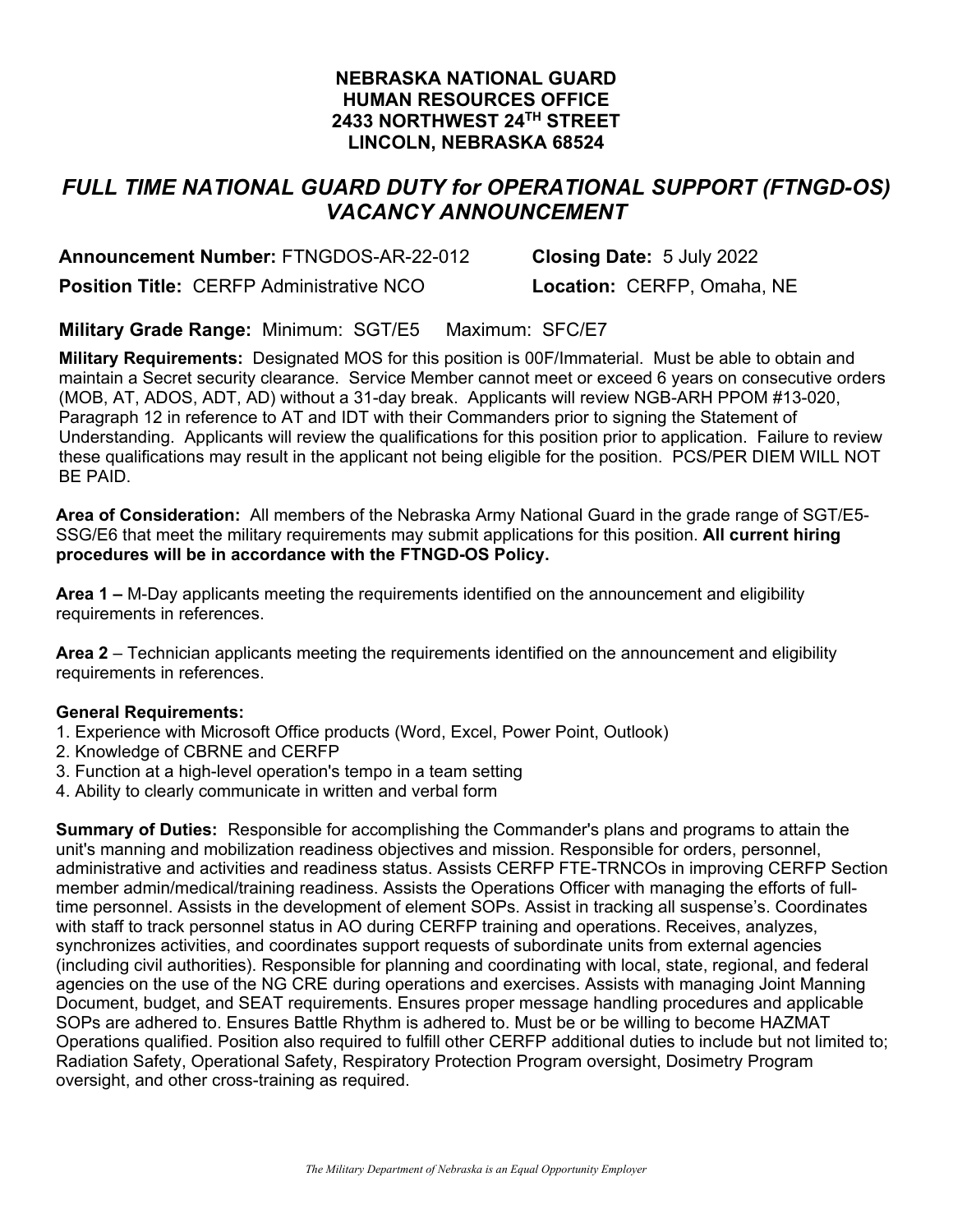# **Applications submitted in multiple attachments will not be accepted!**

### **Application Instructions**:

Please read the application instructions as there have been changes to the application and process for applying.

#### **!!! IMPORTANT NOTICE!!!**

**Applications will be screened after the job closing date, not prior. Please review your application for accuracy before you submit it to HRO. Nothing will be added to the application after 1600 hrs on the closing date.** 

**E-mail may be sent to ng.ne.nearng.list.hro-agr-job-apps@mail.mil with a subject line of "Job Application FTNGDOS-AR-\_\_-\_\_\_ (list job announcement number)". Encrypted emails can be accomplished using DoD Safe at https://safe.apps.mil. Submit Electronic applications as one attachment. Applications as multiple attachments will not be accepted. Applications which are unreadable or cannot be opened will not be accepted or considered.** 

Candidates may apply by submitting a completed DA Form 1058-R (Application for Active Duty for Training, Active Duty for Special Work, Temporary Tour of Active Duty, and Annual Training for Soldiers of the Army National Guard and U.S. Army Reserve). Reference Guidance for Full-Time National Guard Duty for Operational Support (FTNGD-OS), Duty MIL 02-035-12 and PPOM #13-020 the following documents must be submitted.

**Packets without the appropriate documents or a written explanation will not be processed for interviews. Applicants will use the following checklist to ensure proper documentation is submitted.** 

**\_\_\_\_ Yes \_\_\_\_ No 1. Copy of Job Announcement as Cover Sheet for application packet** 

Yes \_\_\_\_ No 2. Application for Active Duty for Training, Active Duty for Special Work, Temporary Tour of Active Duty, and Annual Training for Soldiers of the Army National Guard and U.S. Army Reserve Position**,** DA Form 1058 (dated Sept 2017)**. This form can be downloaded from the Nebraska National Guard Opportunities webpage.** 

Yes **No 3. ERB/ORB. Soldiers can download their validated Selection Board Record Brief ERB/ORB** from https://arngg1.ngb.army.mil/SelfService/Careercenter/RBMain.aspx **Enlisted applicants who are NOT MOSQ for the position in which applying must include ASVAB scores on the ERB**.

Yes \_\_\_\_ No 4. Five latest OER's/NCOER's. Applications must contain their most current NCOER/OER and if unavailable written explanation must be provided. If you do not have any OER's/NCOER's, a letter of recommendation or performance evaluation must be submitted on Soldiers not requiring an OER/NCOER.

**\_\_\_\_ Yes \_\_\_\_ No 5.** NGB Form 23 (RPAM). All Army National Guard Soldiers will submit a current copy **(within the last 6 months**).

**\_\_\_\_ Yes \_\_\_\_ No 6.** Completed FTNGD Annual Statement of Understanding **This form can be downloaded from the Nebraska National Guard Opportunities webpage.**  https://ne.ng.mil/Resource/Documents/FTNGD-OS-ANNUAL-STATEMENT-OF-UNDERSTANDING-OCT-2013.pdf

**\_\_\_\_ Yes \_\_\_\_ No 7.** Individual Training Report (ITR) form DTMS showing APFT and Height/Weight. **The last APFT score must be passing and with a date of 1 January 2019 or later for M-Day and after 1 July 2019 for AGR**. **Height Weight is considered current within 6 months of closing date.** You must provide written explanation if you are unable to provide the last 4 APFT scores. \_\_(Initials)

Yes **No 8.** IMR (Individual Medical Readiness) Record **showing a PHA completion date within 12 months and HIV within 2 years https://medpros.mods.army.mil/medprosnew/secure/medical/imr.aspx** Include a current copy of your DA Fm 3349 if on profile. Any PULHES with a 3 or 4 must be approved by a MAR2 process or PDES and found fit for retention in primary MOS.

**Yes \_\_\_\_ No 9.** Any additional information/memorandums/letters of recommendation may be submitted that you feel will help qualify your application.